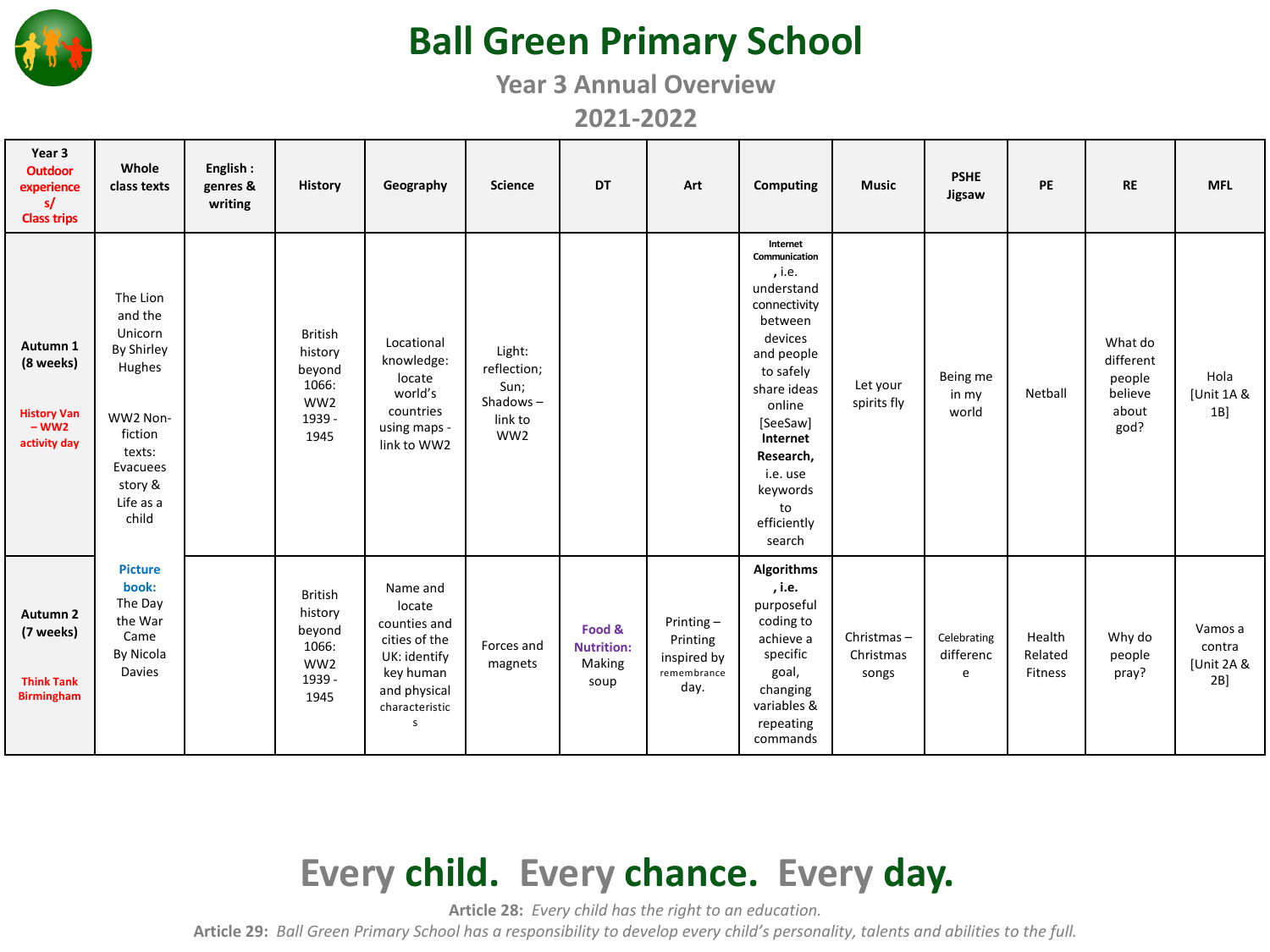

### **Ball Green Primary School**

**Year 3 Annual Overview 2021-2022**

| Year 3<br><b>Outdoor</b><br>experience<br>s/<br><b>Class trips</b>                        | Whole<br>class texts                                                                                            | English:<br>genres &<br>writing | History | Geography                                                         | Science | <b>DT</b>                                               | Art                   | Computing                                                                                                                                                                                                             | <b>Music</b>           | <b>PSHE</b><br>Jigsaw | PE                     | <b>RE</b>                                                              | <b>MFL</b>                               |
|-------------------------------------------------------------------------------------------|-----------------------------------------------------------------------------------------------------------------|---------------------------------|---------|-------------------------------------------------------------------|---------|---------------------------------------------------------|-----------------------|-----------------------------------------------------------------------------------------------------------------------------------------------------------------------------------------------------------------------|------------------------|-----------------------|------------------------|------------------------------------------------------------------------|------------------------------------------|
| Spring 1<br>(7 weeks)                                                                     | The<br>Firework<br>Maker's<br>Daughter<br>By<br>Phillip<br>Pullman<br>Pompeii<br>Survivor<br>By Jim<br>Eldridge |                                 |         | Volcanoes<br>and<br>earthquakes                                   | Rocks   | <b>Mechanisms</b><br>pneumatics:<br>Firework<br>display |                       | Internet<br>Communication<br>, i.e. using<br>secure<br>passwords<br>to protect,<br>access and<br>share<br>information<br>[SeeSaw]<br>Software,<br>i.e. Take<br>and<br>manipulate<br>media for<br>specific<br>purposes | Peripatetic<br>Ukulele | Dreams<br>and goals   | Gymnastics             | Why are<br>festivals<br>important?<br>(Link to<br>Chinese<br>new year) | Colores<br>[Unit 3]                      |
| Spring 2<br>(6 weeks)<br><b>Wolseley</b><br><b>Bridge</b><br><b>River</b><br><b>Study</b> | <b>River Story</b><br>By<br>Meredith<br>Hooper<br>Wind in<br>the<br>Willows By<br>Kenneth<br>Grahame            |                                 |         | River study<br>Fieldwork<br>and skills:<br>Maps; plans;<br>graphs | Plants  |                                                         | Landscapes<br>- Monet | Internet<br>Research,<br>i.e. apply e-<br>Safety<br>knowledge<br>to research,<br>e.g. sources<br>of<br>information<br>Software,<br>i.e. Create<br>pictograms<br>to<br>represent<br>data<br>[Numbers/E<br>xcel]        | Lessons<br>CMS         | Healthy<br>me         | Basketball<br>Football | Why is the<br>bible<br>important<br>to<br>children?                    | En mi<br>estuche<br>[Unit 4A &<br>$4B$ ] |

# **Every child. Every chance. Every day.**

**Article 28:** *Every child has the right to an education.*

**Article 29:** *Ball Green Primary School has a responsibility to develop every child's personality, talents and abilities to the full.*